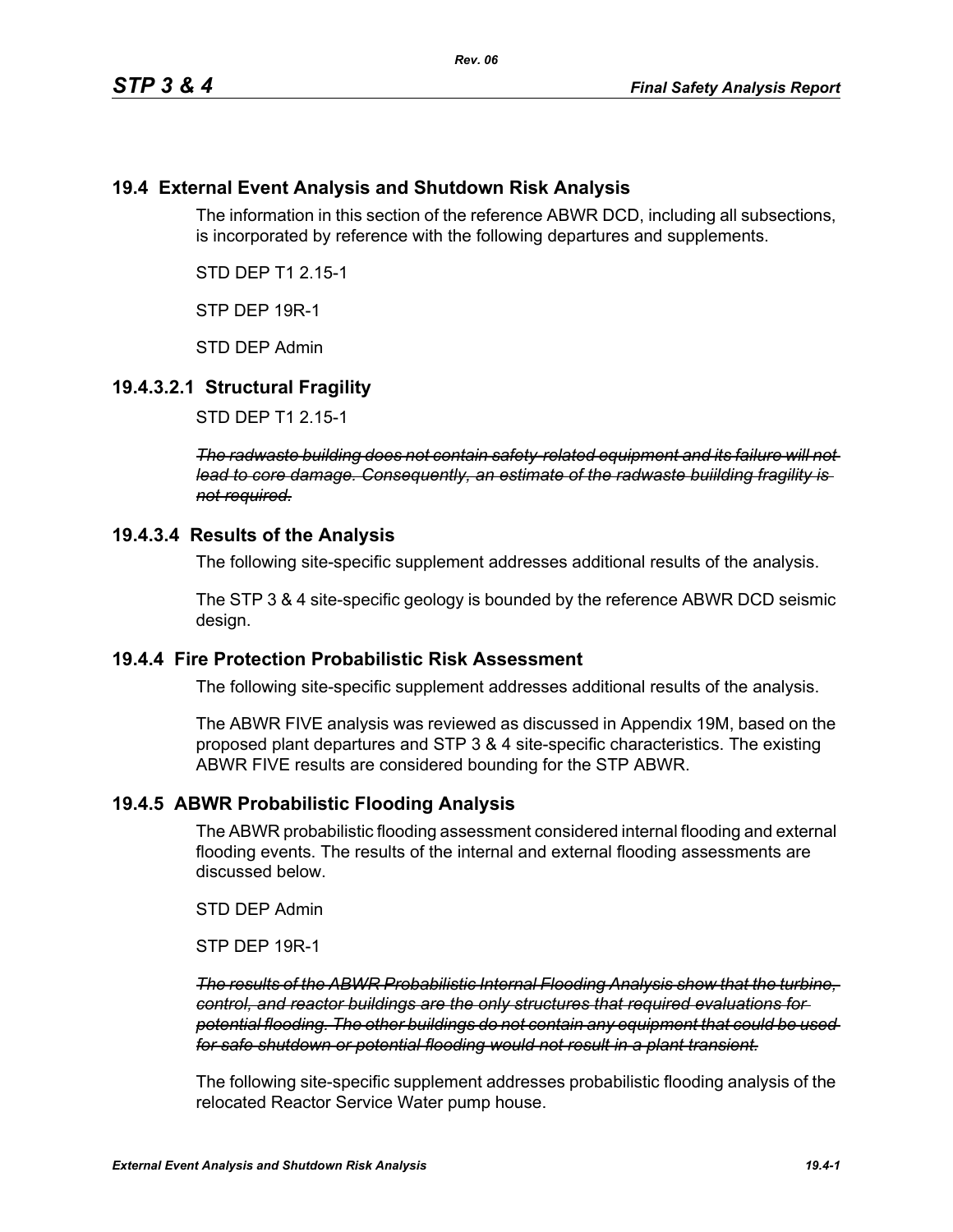The results of the ABWR Probabilistic Internal Flooding Analysis show that the turbine, control, and reactor buildings and the Reactor Service Water pump house, are the only structures that required evaluations for potential flooding. The other buildings do not contain any equipment that could be used for safe shutdown or potential flooding would not result in a plant transient.

Flooding in the turbine building could result in a turbine trip due to loss of circulating water or feedwater. Automatic pump trips and valve closure on high water level should terminate the flooding. But if these were to fail, a non-watertight door at grade level in the turbine building should allow water to exit the building. If this door retained water, watertight doors would prevent water entering the control and reactor buildings. The core damage frequency (CDF) for turbine building flooding is extremely small.

The worst case flood in the control building is a break in the reactor service water system (RSW) which is an unlimited source. Floor drains and other openings in the floor would direct all flood water to the first floor where the reactor building cooling water (RCW) rooms are located. The RCW rooms contain sump pumps. Water level sensors in the RCW rooms should actuate alarms in the control room and send signals to trip the RSW pumps and close isolation valves in the RSW system. If these sensors were to fail, watertight doors on each room should limit flood damage to only one of the three RCW divisions. Breaks in the fire water system could result in interdivisional flooding in the upper floors but floor drains would limit water height to below installed equipment for the first hour. To prevent damage to safety-related equipment after this time requires operator actions to limit the depth of water. The CDF for control building flooding is extremely small.

The RSW pump house is contiguous with the Ultimate Heat Sink (UHS), and is separated into three divisions each with two levels, the pump room at elevation (-)18 feet nominal, and the Electrical and HVAC room at elevation14 feet nominal. Each division is separated from the other divisions by watertight, three-hour fire rated doors at both elevations (RSW Interface Requirements, Subsection 2.11.9 (2)). The normal operating level in the UHS basin is 63 feet 3 inches to 71 feet, or approximately 37 feet above site grade (nominally 34 feet). For each RSW division, the RSW supply line from the Ultimate Heat Sink (UHS) splits in the RSW pump house to provide water to both RSW pumps. The RSW pump discharge combines into a single supply line to the Control Building. RSW return from the Control Building passes through the RSW pump rooms and returns to the UHS above the normal operating level. Flooding in the RSW pump house could occur from failure of the supply line from the UHS, or from failure in the RSW return line to the UHS. The RSW pump rooms contain sump pumps and water level sensors that function to mitigate the effects of small breaks or leaks from the RSW lines in the RSW pump room. If the sensors were to fail, watertight doors on each room and level should limit flood damage to only one of the three RSW divisions. Large breaks in the supply lines from the UHS are unisolable before the pump discharge isolation motor-operated valve (MOV). Breaks after the pump discharge MOV and in the RSW return line to the UHS are isolable with the pump discharge MOV, which closes automatically on high level in the RSW pump room. Unisolable breaks in the RSW supply piping will result in draining the UHS to El. 50' through the ventilation intake ducts in the top of the RSW pump house. Breaks in the fire water system could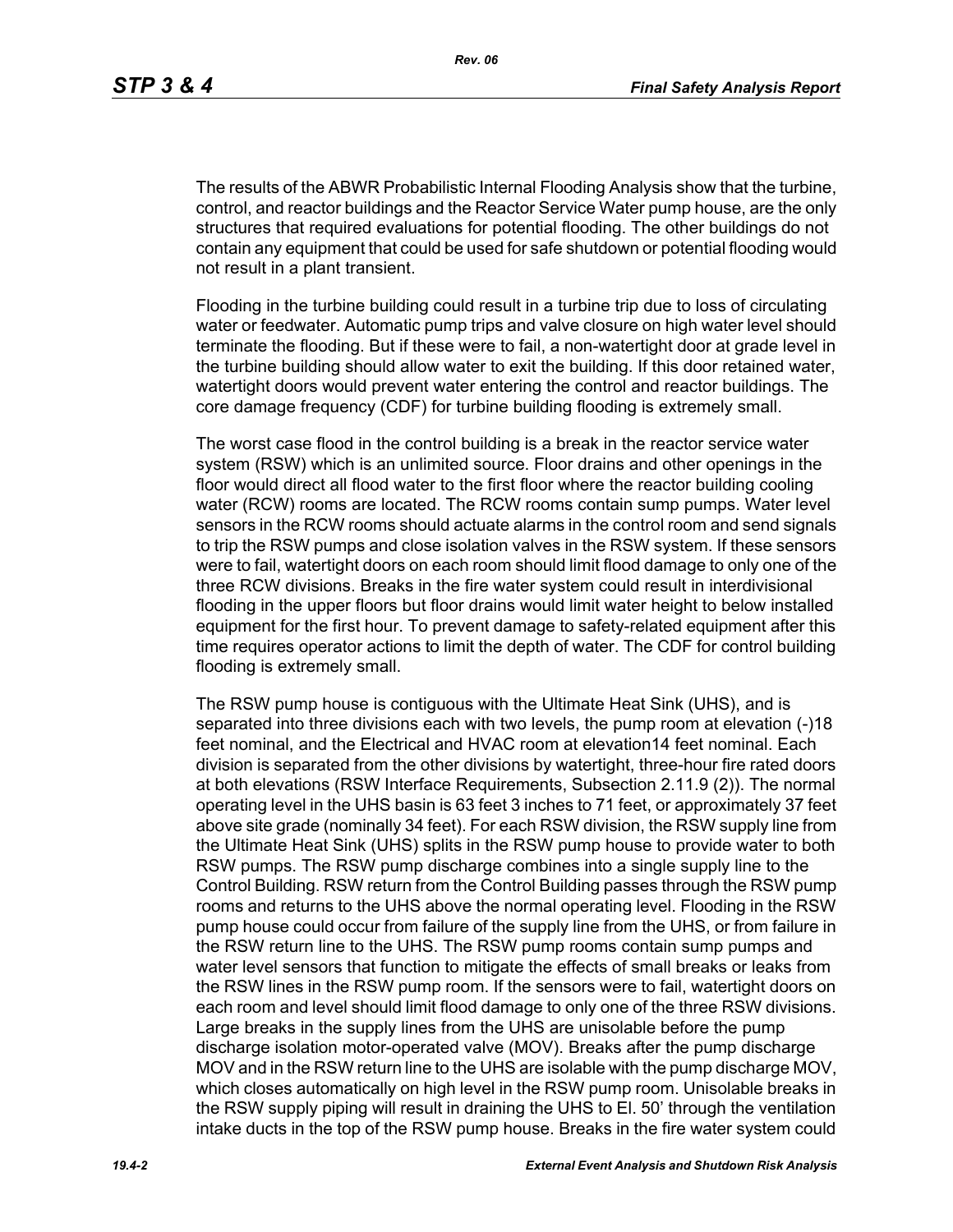result in interdivisional flooding in the upper floors of the RSW pump house, but floor drains would limit water height to below installed equipment for the first hour. To prevent damage to safety-related equipment after this time requires operator actions to limit the depth of water. The CDF for internal flooding in the RSW pump house is very small.

# **19.4.6 ABWR Shutdown Risk**

The following site-specific supplement addresses the results of a quantitative assessment of hurricanes at the STP 3&4 site.

Because the STP site is located in close proximity to the Gulf of Mexico, a quantitative assessment of hurricanes was performed to satisfy the requirements of 10CFR52.79(d)(1). The quantitative assessment demonstrated that the risk from hurricanes at the STP site does not significantly affect the shutdown risk analysis or the external events analysis described in the DCD.

The assessment was developed assuming that the characteristics of the specific hurricane shutdown requirements for STP Units 3&4 will be similar to the requirements established for STP Units 1&2. Specifically, the abnormal operating procedure will require:

- Action shall be initiated to place the units in Mode 3 (Hot Shutdown) at least two hours prior to sustained wind speeds in excess of 73 mph (or 96 mph as determined by discussions with the Transmission Distribution Service Provider (TDSP)). The applicability for this requirement is for units in Modes 1 and 2. Units in Modes 3, 4, or 5 will be maintained in Modes 3, 4, or 5.
- One emergency diesel generator in each unit is started and loaded onto its safety bus and the bus disconnected from offsite power at least two hours prior to the arrival on site of sustained winds in excess of 73 mph.
- If an unstable electrical grid develops or is predicted by the TDSP, the remaining diesel generators are started and loaded on their safety buses and the buses disconnected from offsite power.
- $\blacksquare$  If applicable for the current unit Mode, RCIC will be verified to be available to provide core cooling in the event of a Station Blackout.
- **The portable diesel-driven fire pump will be staged in an on site Seismic Category** I structure prior to the arrival on site of sustained winds in excess of 73 mph.
- If the containment is inerted at the time of the hurricane warning, it will remain inerted during a forced shutdown due to a hurricane in anticipation of restoring the units to operation after the hurricane has passed.

The specific shutdown requirements for STP Units 3&4 are required as part of the abnormal operating procedure development described in Section 13.5.3.4.7, Abnormal Operating Procedures, and will satisfy the NUMARC 87-00 Guidelines (Ref. 19.4-15). (COM 19.4-1).